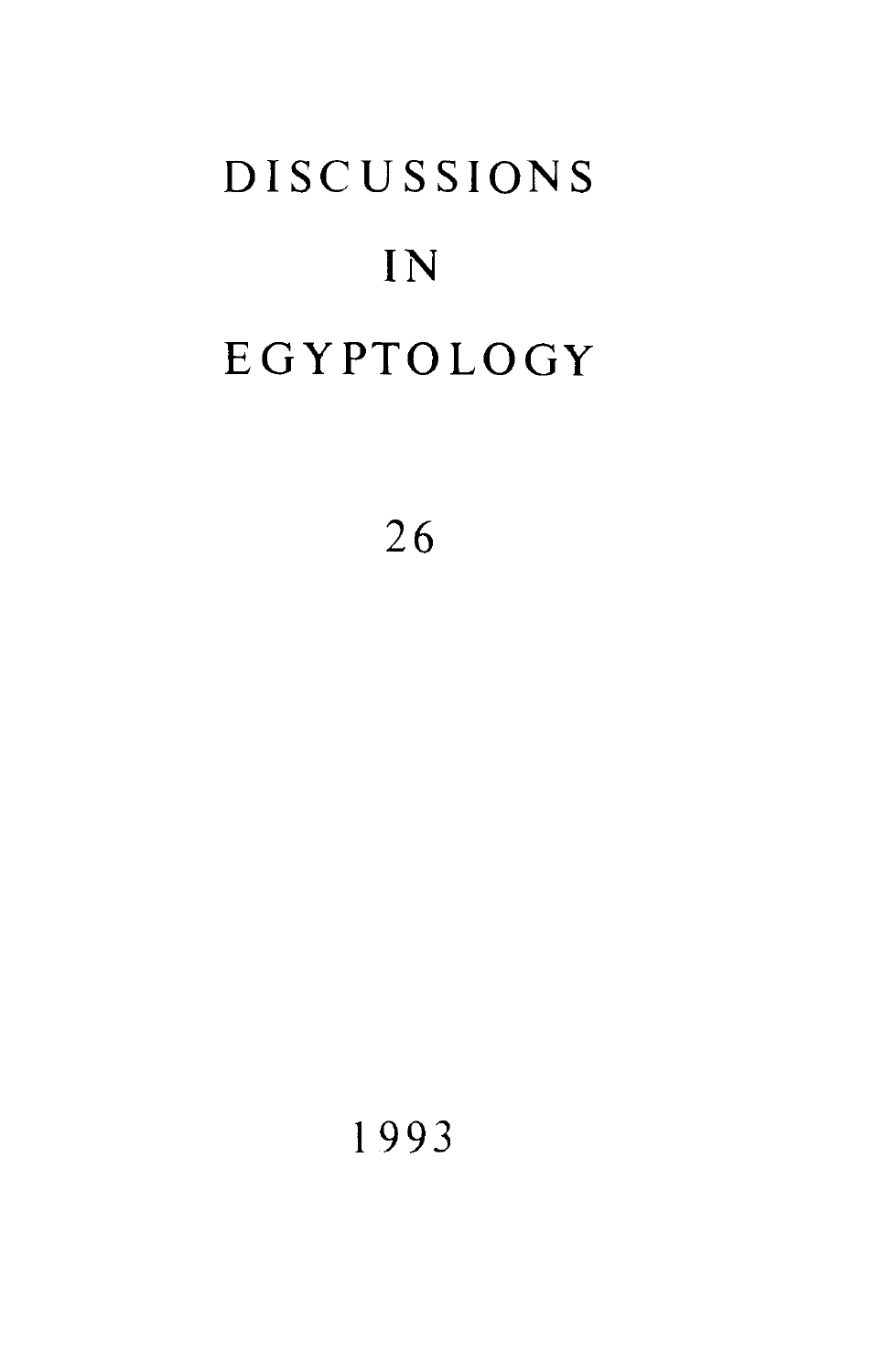**© 1993** Authors All Rights Reserved

Editor: Alessandra Nibbi Reviews Editor: Angela Tooley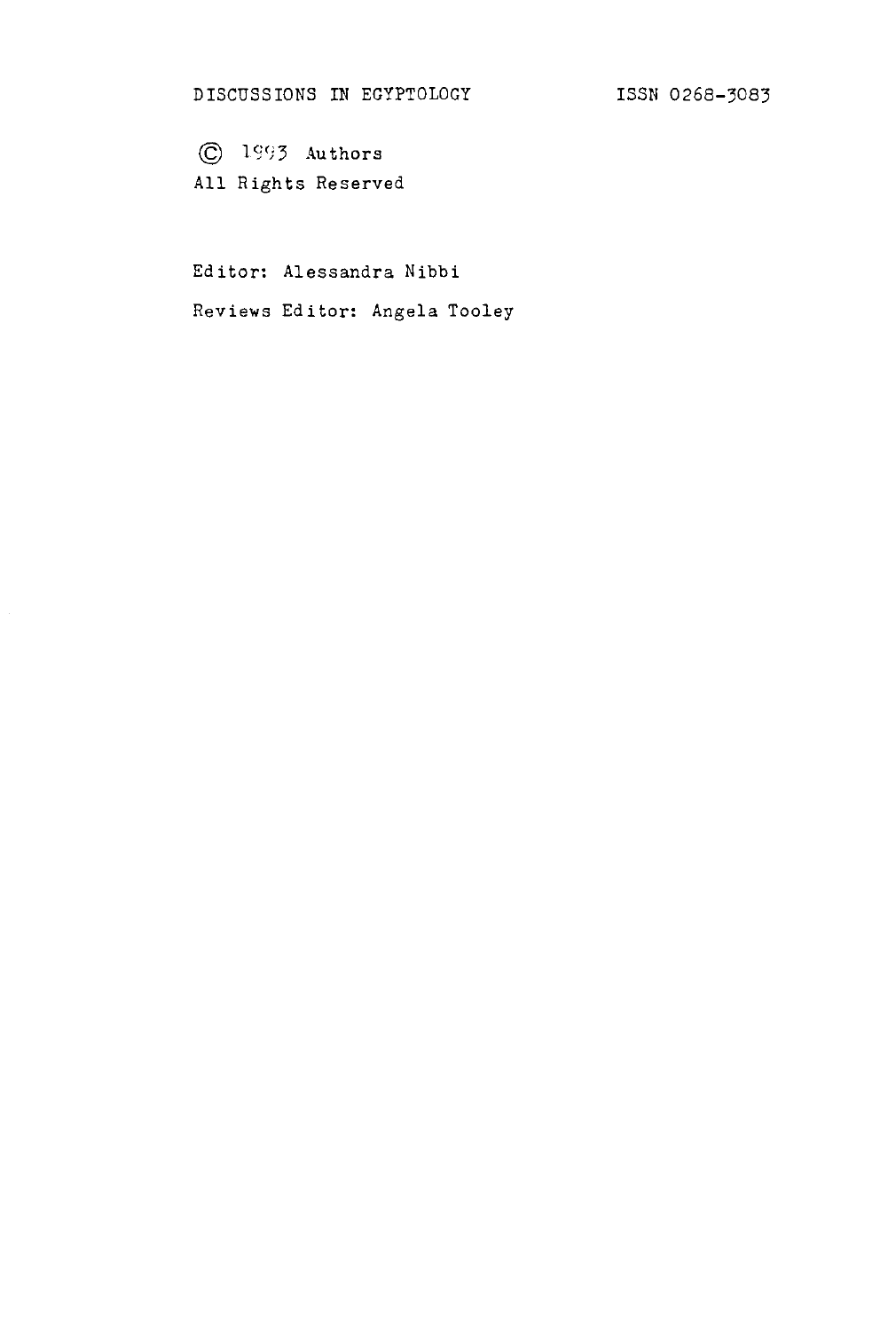## **TABLE OF CONTENTS**

| R.G. Bauval               | Cheops's Pyramid: A New Dating Using the Latest Astronomical<br>Data.                                                                                                                           | 5              |
|---------------------------|-------------------------------------------------------------------------------------------------------------------------------------------------------------------------------------------------|----------------|
| M. El Alfi                | La Liste des Rois de Saqqara.                                                                                                                                                                   | $\overline{7}$ |
| D. Lorton                 | The Instruction for Merikare.                                                                                                                                                                   | 13             |
| R. Mainz                  | Sandtumulus oder Ziegelplatte? Zur Oberbau - Rekonstruktion<br>des Abydosgrabes Z.                                                                                                              | 25             |
| P. Munro                  | Report on the Work of the Joint Archaeological Mission Free<br>University of Berlin/University of Hannover, 12th Campaign,<br>1992.                                                             | 47             |
| A. Nibbi                  | Shat of the Nine Bows. A Speculative Note.                                                                                                                                                      | 59             |
| E.D. Zakrzewska           | The Inner-verbal Subject in Bohairic Coptic on the Example of<br>the Martyrs Legends.                                                                                                           | 71             |
| <b>REVIEWS</b>            |                                                                                                                                                                                                 |                |
| J. Baines                 | Ann Macy Roth, Egyptian Phyles in the Old Kingdom: The<br>Evolution of a System of Social Organization. Oriental Institute<br>of the University of Chicago, 1991.                               | 91             |
| T. DuQuesne               | B.H. Stricker, De Geboorte van Horus, Vol. V Leiden 1989,<br>Mededelingen en Verhandelingen van het Vooraziatisch-<br>Egyptisch Genootschap.                                                    | 97             |
| J. Malek                  | J. Vercoutter, L'Egypte et la Vallée du Nil, Tome I, Des<br>origines à la fin de l'Ancien Empire, 1992, Nouvelle Clio, series<br>L'Histoire et ses Problèmes, Presses Universitaires de France. | 107            |
| G. Vogelsang-<br>Eastwood | R. Germer, Die Textilfärberei und die Verwendung gefärbter<br>Textilien im Alten Ägypten, Otto Harrassowitz, Wiesbaden,<br>1992.                                                                | 113            |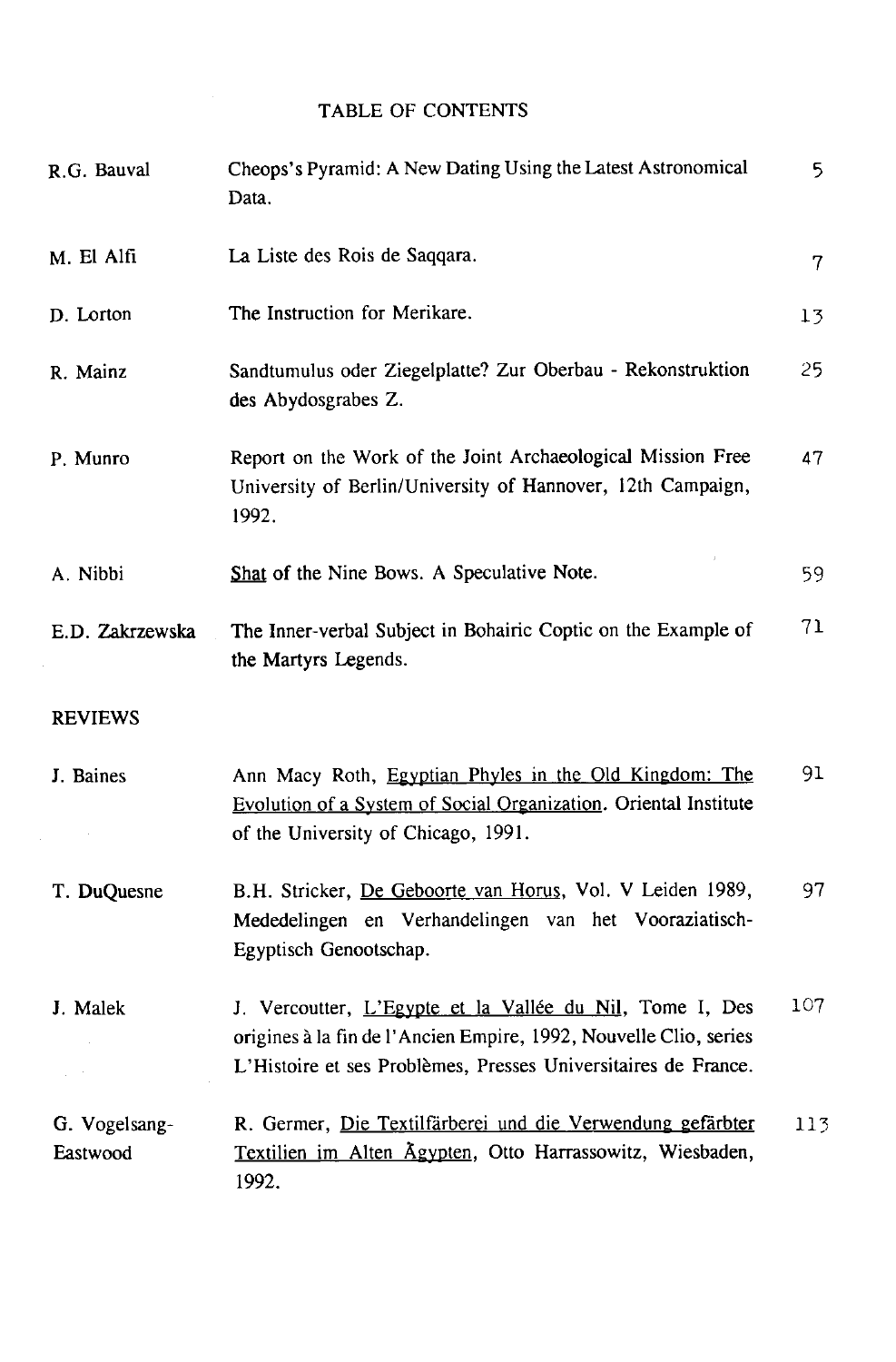#### DISCUSSIONS IN EGYPTOLOGY: GUIDELINES

Annual Subscription consisting of three numbers from January, 1993

> £23 for United Kingdom; £25 surface mail abroad. Students: £20 for United Kingdom; £21 surface mail ab road. Airmail abroad: £5 extra. Single number: £10 B<sub>2</sub>ck numbers £15

To be paid, in sterling only, please, to:

Discussions in Egyptology, 13 Lovelace Road OXFORD 0X2 8LP United Kingdom.

Subscribers may find that the post office giro may be the cheapest way to send this money.

Contributions should be sent to the above address.

Ca) They should be clearly typed in black ink, preferably on a new ribbon, on A4 paper, with margins of at least 3 cm at the top and 2.5 cm at sides and bottom. The lines should be well-spaced to allow for the effects of reduction because the sheets go to press just as we receive them. For reasons of cost, we prefer illustrations to be line drawings, but if the occasional photograph is necessary, please make sure that there is sufficient contrast so that it will reproduce satisfactorily.

(b) Please type on one side of the sheet only.

(c) It is to everyone's advantage to include a short summary with each contribution, to facilitate its inclusion in the Annual Egyptological Bibliography.

(d) Each contributor will receive 25 offprints free.

(e) When preparing for the post, please protect against accidental folding by enclosing some stiff cardboard inside the envelope.

(f) Our closing dates are the last day of March, July and November. However, our numbers are now filling early so that articles are often held over until the next number.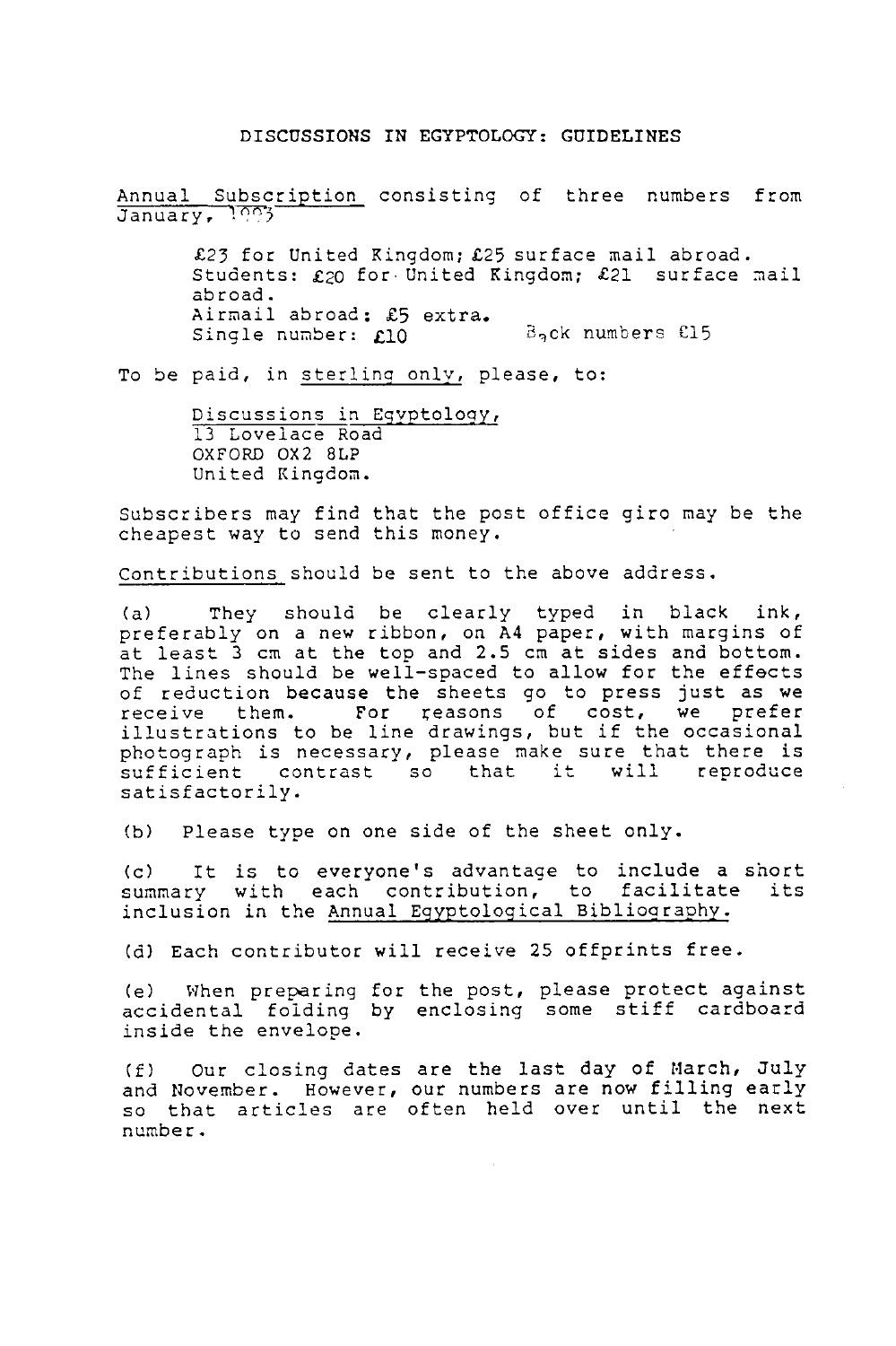### CHEOPS'S PYRAMID: A NEW DATING USING THE LATEST ASTRONOMICAL DATA

#### By Robert G. Bauval

It is well known that there are two shafts which emanate from the King's Chamber in the Cheops Pyramids and which have been shown to have a religious significance <1>. In 1964, Badawi and Trimble proved that the southern shaft had been directed to the central proved that the southern shaft had been directed to the central<br>star in Orion's Belt (Alnilam) in c. 2600 BC, and that the north-<br>ern shaft was directed 1 above the Celestial Pole <2>. The slopes<br>of the shafts were then gi heavenly domain the "soul" (Ba) of the dead king was to becomes "established"; and the northern shaft was directed to Alpha Draconis and the "imperishable" stars (the circumpolars) in general to which the dead king wished to be identified with.

I have always maintained, however, that these conclusions, although on the main sound, had the unsavoury result of providing not one, but two, "stellar destinies" (rather in opposite directions, as well) to the "soul" of the dead king and, consequently, produced a sense of cultic *uncertainties* in the Pyramid Texts which, in my opinion, is erroneous and which do not do justice to the texts themselves -nor indeed to the very powerful cult to which they belong i.e. the Pyramid Cult. Although I do completely agree that the southern shaft was directed to "Orion-Osiris" in order for the "soul" of the dead king to join this special and favoured region of the sky "beside his Father, beside Orion in the sky" (PT 2180) , I maintain, however, that the function of the northern shaft fixed the bearing and time with Alpha Draconis that the observation was made and might have had a cultic significance with Rer or Tuart, the Hippopotamus-goddess who was the protectress of divine pregnancy and birth. This was discussed in detail by me in a previous issue of Discussions In Egyptology <DE 16, 1990, p.21-28>.

Fresh and very accurate evidence received only a few days ago, show that the slopes of the shafts used by Badawi and<br>Trimble and others after them were not quite exact. These were<br>recently measured by a German engineer using the latest tech-<br>niques available, and the slopes were This immediately suggests to me a younger age for the monument.<br>Fig. 1 shows the computer output for the upper culmination of Al-<br>pha Draconis at 32°28″ 16′, which gives a date of c.2425 BC. Fig.<br>2 shows the computer outpu titude on the meridian at the near date of c. 2475 BC <4>.

#### CONCLUSIONS:

#### -----------

If one agrees with the consensus -as I emphatically do- that the shafts are "astronomical" and have a cultic functions, then the conclusion is inevitable. In my opinion, *the age of the Great-Pyramid must be re-dated to 24 75-2425 BC, thus c.2450 BC.* <5>.

#### NOTES:

1. For a full discussion, see Discussions In Egyptology, vol. 13, 1989, pp.7-18 "A Master Plan For the Three Pyramids of Giza based on the configuration of the Three Stars of the Belt Of Orion" by R.G. Bauval.